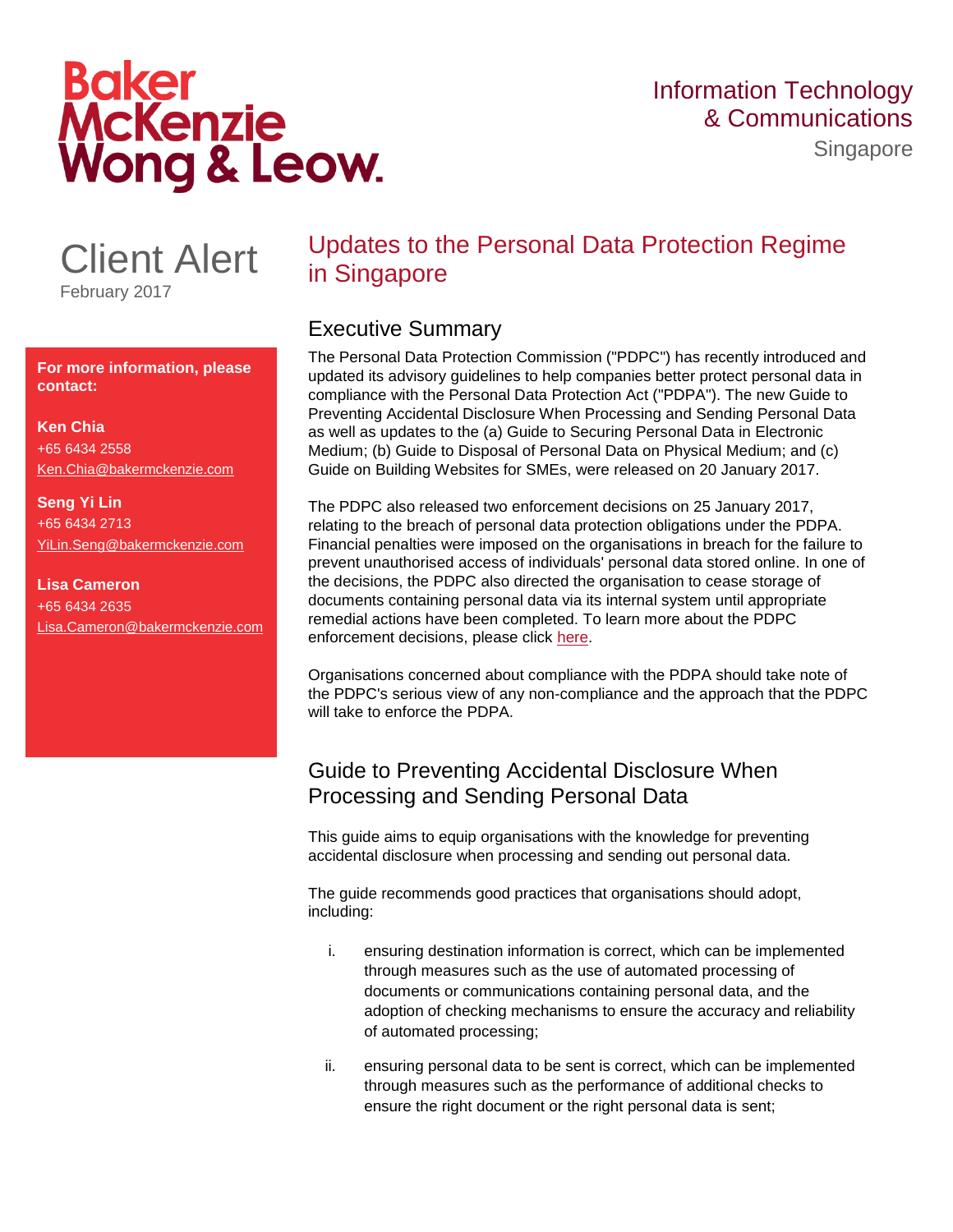- iii. ensuring only the relevant personal data is disclosed to the recipients, which can be implemented through measures such as establishing a policy for sending compiled sets of personal data of different individuals, ensuring that individuals have consented to the sending of their personal data to recipients other than themselves, and ensuring that emails sent externally to a group have the recipients' email addresses placed in the 'bcc' fields;
- iv. ensuring correct usage of software, which can be implemented through measures such as ensuring staff are trained and familiar with the software used to process and send out documents with personal data, and establishing clear procedures for using software to send out emails; and
- v. minimising impact of accidental disclosure, which can be implemented through measures such as an e-mail policy for documents containing personal data to be secured with passwords when sending to both internal and external recipients, including a notice in all communications to warn recipients against unauthorised use, retention or disclosure of personal data, and to inform recipients to delete and notify the organisation immediately of any personal data sent to them in error.

In addition to recommending good practices for preventing accidental disclosure of personal data, the guide also includes learning points from case studies and highlights the relevant PDPA obligations that organisations should be aware of. In particular, the guide reminds organisations that a data intermediary will still be required to comply with the protection (Section 24) and retention limitation (Section 25) obligations under the PDPA.

The guide also highlights that organisations may be held liable for the actions or omissions of its data intermediary that amounts to a breach of the PDPA, and reminds organisations to ensure that its contract with its data intermediary imposes sufficient obligations on the data intermediary to ensure the organisation's own compliance with the PDPA.

#### Updates to Existing Guides

The PDPC also revised the Guide to Securing Personal Data in Electronic Medium and Guide to Disposal of Personal Data on Physical Medium to provide new examples that further illustrate good practices in the handling of personal data for organisations. The Guide to Disposal of Personal Data on Physical Medium introduced new examples and has been updated in respect of disposal chain control, while the Guide to Securing Personal Data in Electronic Medium has been expanded to provide more guidance regarding the use of ready-made software.

Further, the Guide on Building Websites for SMEs has been updated and now includes a section on the use of ready-made software that advises organisations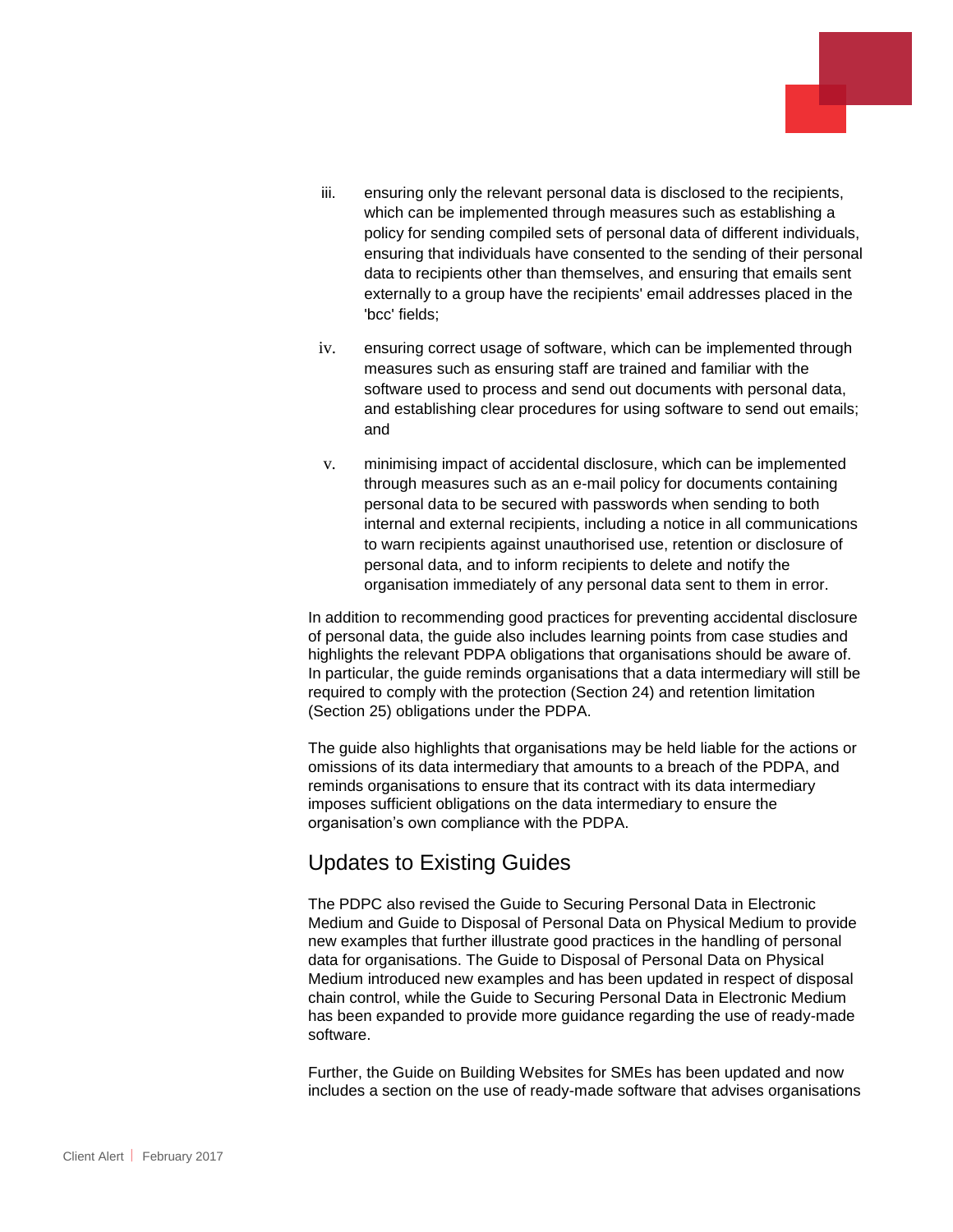

to understand the features of the software and how it should be configured to handle personal data.

#### Recent Enforcement Actions

The PDPC recently imposed a financial penalty of S\$10,000 each on JP Pepperdine Group and Propnex Realty separately for breach of the protection obligation under the PDPA, in their respective cases.

In the Propnex decision, it was highlighted that Propnex's internal Do Not Call list was accessible to the public on the internet due to weaknesses with Propnex's internal virtual office system and the lack of appropriate security arrangements despite such weaknesses being known to Propnex. Accordingly, the PDPC found Propnex to be in breach of the protection obligation. In determining the penalty to be imposed, the PDPC took into account factors such as the number of individuals involved in the data breach, how cooperative the organisation had been during investigations as well as activities undertaken by the organisation's in-house compliance team in respect of assessing system access and data integrity risks. Apart from the financial penalty imposed, the PDPC also directed Propnex to: (i) cease the storage and/or sharing of documents containing personal data using its internal system until the system's flaw had been fixed; and (ii) conduct a security scan of its internal system before such system was made accessible online.

In the JP Pepperdine decision, it was highlighted that personal data of members of JP Pepperdine's membership programme was available online by entering a randomly simulated membership number on a webpage listed on its membership brochure, or by performing a search using the search functions available on its webpage. The PDPC found that the website had been designed without any security measures and that relevant security arrangements had not been put in place to protect personal data. Some of the factors taken into account by the PDPC in determining the relevant penalty to impose include the substantial amount of personal data involved (approximately 30,000 members), that sensitive personal data such as NRIC and passport numbers of individual were involved, and prompt action taken to remedy the breach upon being notified by the PDPC.

#### How This May Affect You

This decision is a timely reminder that the PDPC takes a very serious view of any non-compliance under the PDPA. The decisions also illustrate that the PDPC may issue directions to an offending organisation in respect of the use of its internal systems until appropriate remedial actions have been completed.

The PDPC's willingness to enforce the PDPA sends a clear message to organisations in control of personal data, as well as data intermediaries, that the PDPC will take any breach of the data protection obligations seriously. The PDPC highlighted in its decision that it will not hesitate to take appropriate enforcement action against organisations. Accordingly, organisations concerned